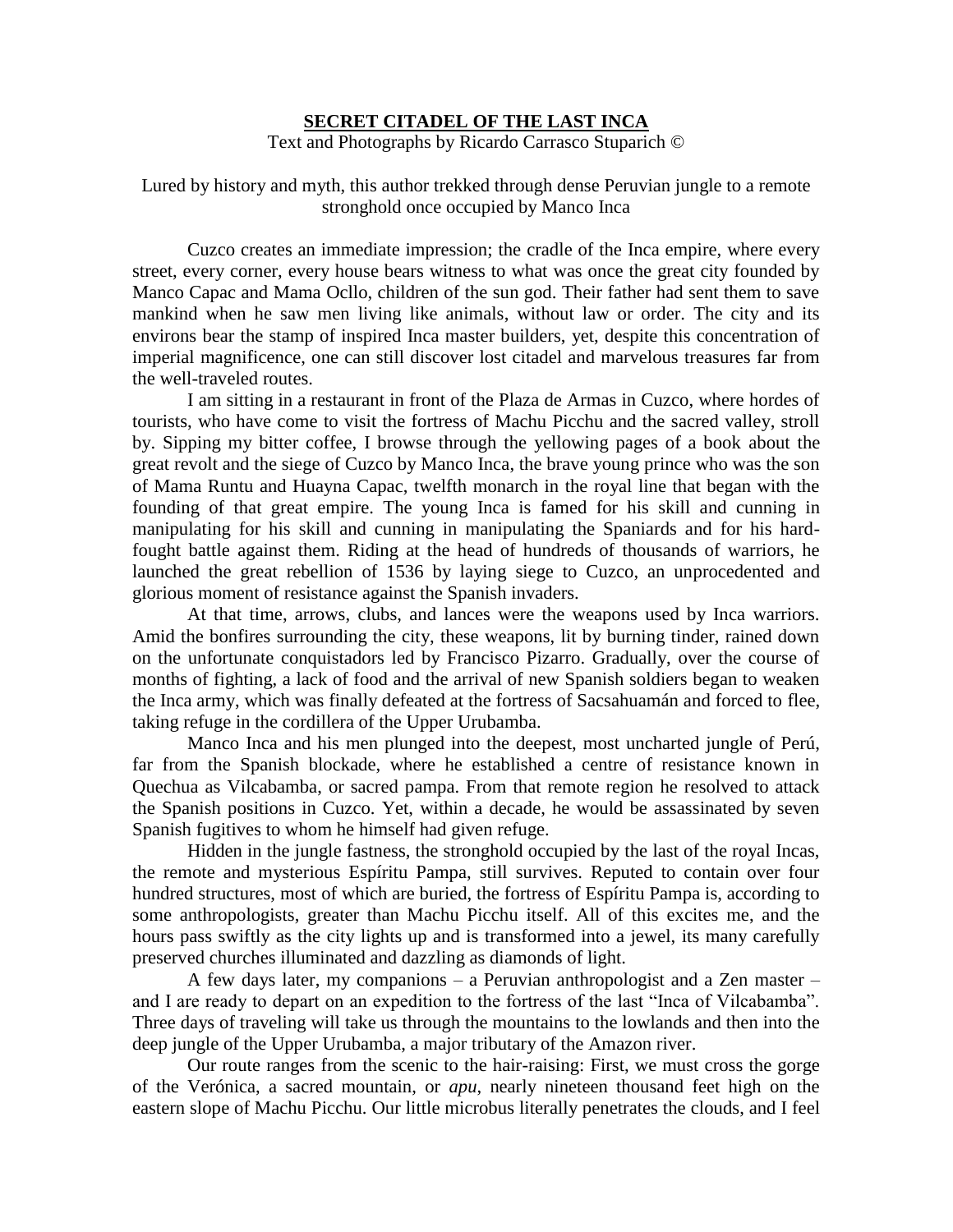as if in a dream, with the abyss disappearing in the mist beyond each curve. Slowly we descend, reaching the city of Quillabamba after a six-hour journey. This is an important coffe, cacao, and lumber center in the Department of Cuzco, where tropical fruits such as papayas, fragrant bananas, and custard apples restore our spirits.

We continue on the next day in another vehicle to the town of Kiteni, which, like many jungle towns, has only one main street and many improvised stalls selling fruit and chicken soup. We walk among the steaming, smoking stalls to the Kiteni Hotel at the end of the street, where we will spend the night.

Darkness falls as I sit on a small chair in my room, sensing the proximity of the jungle. I count more than fifty spiders trapping insects in the screenless window frames. This forest owes its abundance to the fact that the deep Urubamba and Apurimac River valleys separate the Vilcabamba mountain range from the rest of the Andean cordilleras, thereby isolating countless species of animals and plants. Scientists call this "the island effect", which means that geographically marginalized populations are able to produce new species of plants and animals.

At four in the morning we clamber into a truck going to Chuanquiri, the last town before beginning our hike to Espíritu Pampa. It is full of Machiguengas, natives of the Urubamba, and we are obliged to find seats for ourselves on a wooden plank, since it is clear that we are not welcome there. Speaking in Machi, they stare at us as if they would like to throw us off. The anthropologist among us, who speaks several Peruvian languages and dialects, breaks the tension by telling them that we are going to Espíritu Pampa, whereupon they all begin to laugh, while some who appeared to be sleeping, smile, giving us to understand that we will never get there.

The truck stops suddenly, and, looking out over the canvas roof to find out what has happened, I see a river in front of us. My first thought is that we won't be able to go any farther, but I am wrong. The driver turns off the engine and waits a couple of hours for the water level to recede. We listen to the rattling of small stones borne along by the current. It´s hard to believe, but the Machiguengas attribute the mishap to my presence (if anything goes wrong, as an outsider, I could be in trouble). Fortunately, after weaving around some large rocks in the stream, the truck manages to cross, and we are again on our way to the settlement of Chuanquiri.

Soaked from head to foot, I am holding tight to the roof of the truck as the sun comes out and illuminates one of the most beautiful and precipitous landscape I have ever seen. Escarpments disappear into the depths of the planet in an impenetrable tangle of humid, steamy blue jungle. At the bottom of an abyss, a river churning up a lather of mud creates terrifyng rapids that roar through the canyons. For one moment, I feel as though I am at the end of the world or perhaps at the beginning. The truck is speeding along a narrow, eroded track that threatens to vanish at every curve.

Finally we reach Chuanquiri, where our refreshments include enormous papayas. "Now the adventure really begins", my anthropologist companion announces. He had been there thirty years earlier.

The settlement of Chuanquiri seems to have sprung up around an improvised soccer field; on one side there is a small school. I try to take some photographs of children, but they run away into the jungle, and I realize that I should have been more tactful with the inhabitants of such a remote place.